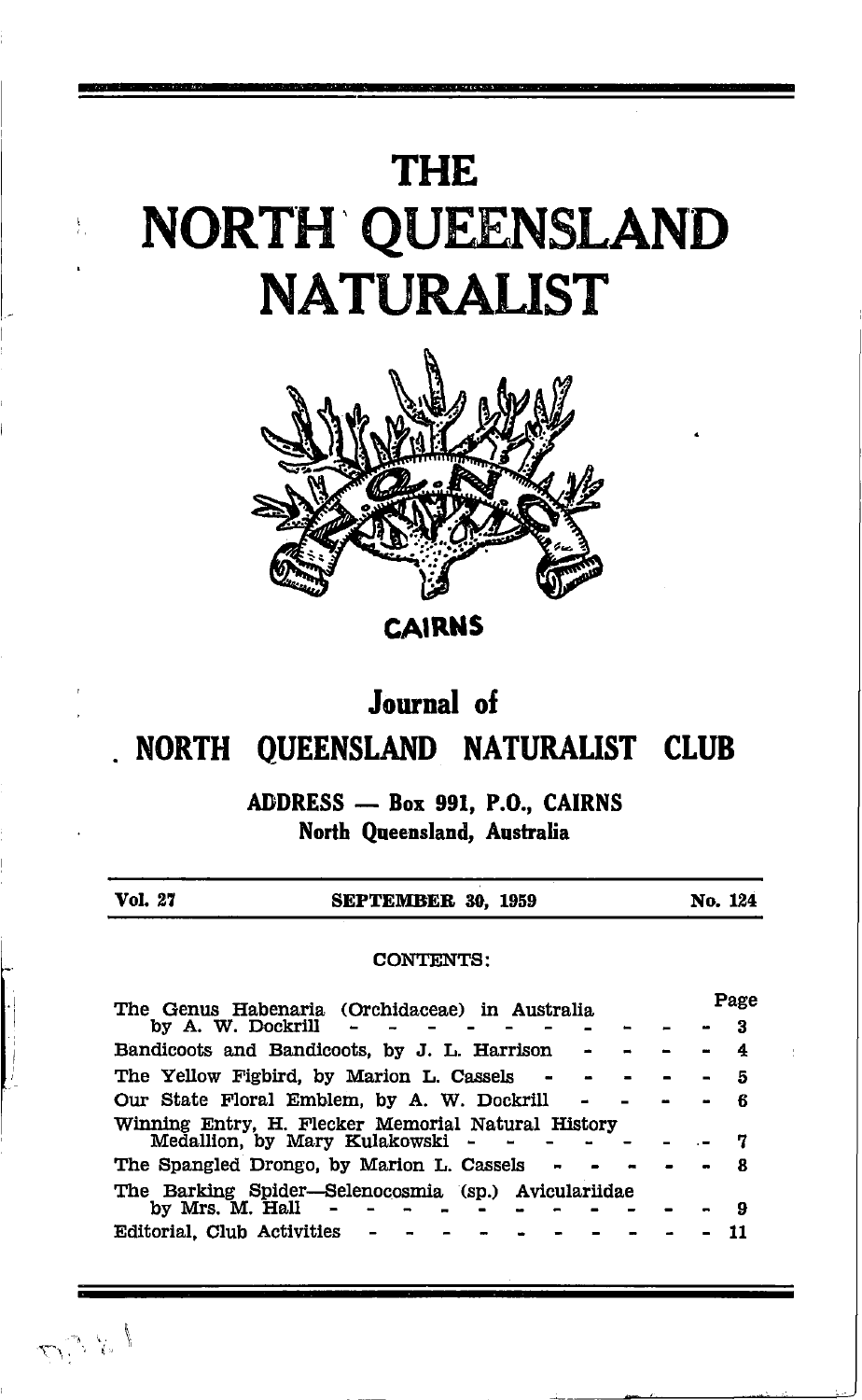## NORTH QUEENSLAND NATURALISTS' CLUB

Founded 1932

OBJECTS - The Furtherance of the Study of the various branches of Natural History and the Preservation of Our Heritage of Indigenous Fauna and Flora.

Club Officers - September 30, 1959 - September 30, 1960

Patron: J. WYER, Esq. (Foundation Secretary)

President: A. A. READ, Esq.

Vice-presidents: Messrs A. J. CASTLE, V. M. REILLY, C. COLEMAN

Hon. Secretary: Mr. E. S. FIELDER

Hon. Treasurer: Miss B. P. MOLE

Hon. Librarian: Mr. E. S. FIELDER

Hon. Asst. Librarian: IAN F. LAWSON

Editor Press Nature Notes: Mr. J. ORRELL

Amenities Officer: Mr. S. DEAN

Hon. Auditor: Mr. F. P. MOODY

Hon. Solicitor: Mr. H. E. DANN

Receptionist: Mrs. J. CASSELS

Council: Messrs J. CASSELS, S. St. CLOUD, A. W. DOCKRILL, D. R. PEINIGER, H. F. ZIEGENFUSZ, LOREN GANE.

GENERAL MEETINGS for discussion, lectures, screenings and display of specimens are held on the second Tuesday, 8 p.m., at the Old Kuranda Barracks, Esplanade.

FIELD DAY Excursion usually fourth Sunday.

VISITORS are welcome, especially members of Australasian and Overseas Clubs and Societies.

Subscriptions (Due September 30):

Country Members, 15/-. City and Suburban Members, £1/5/-. Junior Members, 5/-.

Treasurer's Address - Pyne Street, Edmonton, N.Q.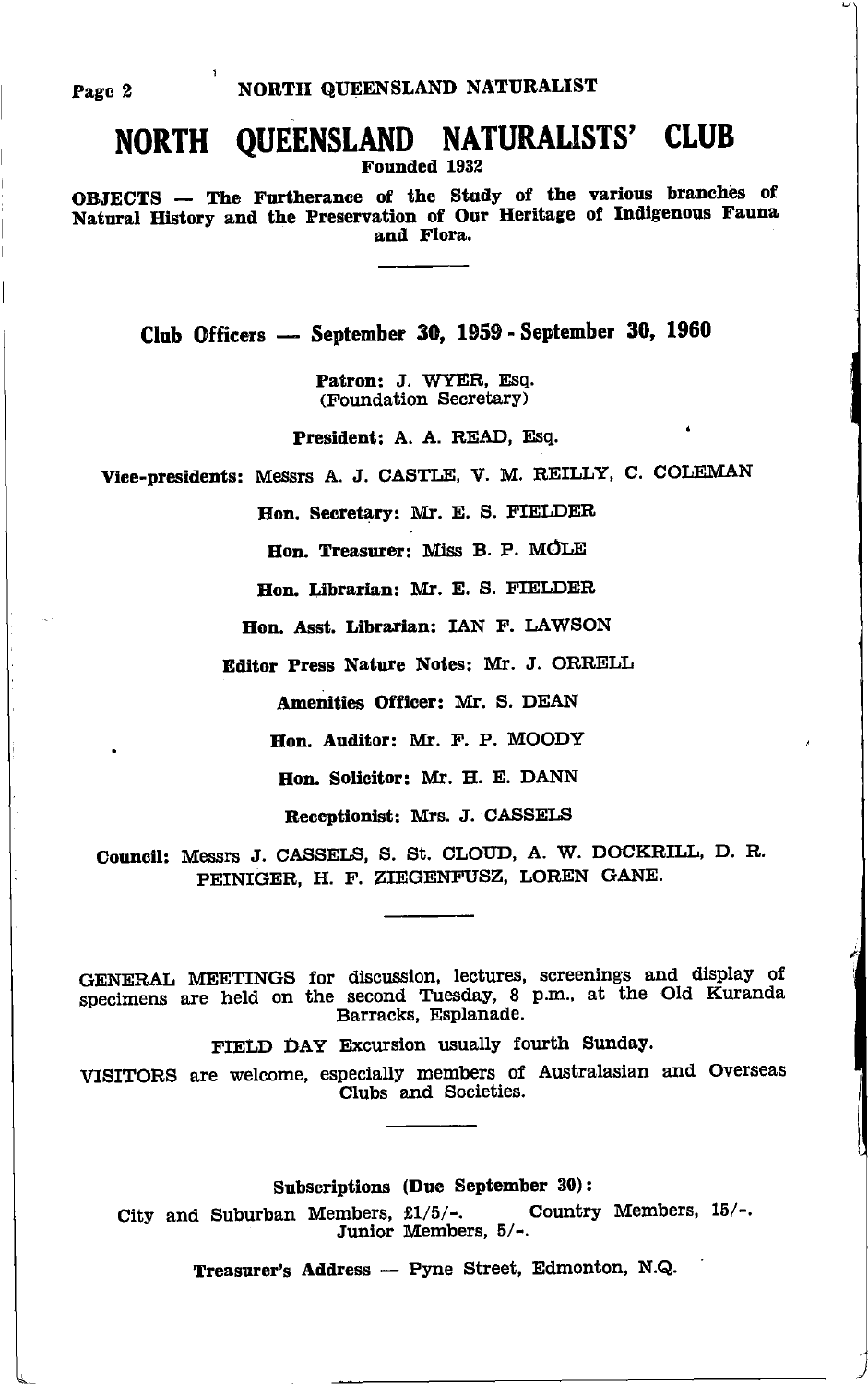## THE GENUS HABENARIA (ORCHIDACEAE) IN AUSTRALIA

UNTIL recent years the genus Habenaria was considered almost world wide in distribution, but members of what were known as Habenaria in the cooler latitudes of the Northern Hemisphere have been transferred to other genera

This genus is a member of the tribe Orchididae (Ophrydeae) which is<br>of the anther type Basitonal and indeed is the only genus of that important<br>division in Australia, yet this is the dominant division of orchids in the<br>coo

genera have their anther attached by the apex.<br>Other fascinating features of Habenaria are the possession of stalked Other fascinating features of **Habenaria** are the possession of stalked stigmas and the bases of the anther cells often prolonged into tubes. When one is accustomed to the column-form of the remainder of the

Australian genera and exotic epiphytes and terrestrials (those commonly cultivated), the reaction to the first encounter with **Habenaria** is astonishment. Unfortunately, none of the Australian species have large or showy f enough to see one, will be most rewarding.

None of our species are common, or, at least, few specimens appear to have been found, and much research remains to be carried out on them. As far as is known, they are confined to open forest land in the coastal regions o usually damp.<br>Fourteen species are recognised in Australia, seven (7) of which are

Fourteen species are recognised in Australia, seven (7) of which are confined to Queensland, namely:—

H. banfieldii, F. M. Bail, Qld., Agri. Journ. 16 (1906) 564.

- H. divaricata, Rogers and White, Proc. Roy. Soc. Qld. 32 (1921) 136. 4<br>H. millari, F. M. Bail, Bot. Bull. Qld. Dept. Agri. 3 (1891) 18.
	-
	-
- EI. ochroleuca, R.Br., Prodr. (1810) 813. II. ovoidea, Rogers and White, Proc. Roy. Soc. Qld. 82 (1921) 140.<br>II. propinquior, Reichb. F., Beitr. Orchid (1871) 53. II. xanthantha, F. Muell, Fragm. 7 (1869) 16. Four are conf
	-

H. holtzei, F. Muell, Journ. Roy. Soc. N.S.W. 24 (1890) 128.<br>H. hymenophylla Schltr., Fedde Repert. 9 (1911) 212.<br>H. mesophylla Kraenzl, Orch. Gen. et Spec. 1 (1901) 204.<br>H. triplonema Schltr., Fedde Repert. 9 (1911) 435.

Two are found in North Queensland and Northern Territory:-

EI. elongata, Fl.Br., Prodr. (1810) g1B.

H. eurystoma, Schltr., Fedde Repert. 10 (1911) 248.<br>And one is found in North Queensland, Northern Territory and EI. muellerlana, Schlt., Fedde Repert. 9 (1911) 435.<br>
H. muellerlana, Schlt., Fedde Repert. 9 (1911) 435.<br>
Four names associated with Australian species would appear to be

synonyms:--<br>H. arnhemica, F. Muell, Herb., which is H. muelleriana Schltr.

- H. ferdinandi Schltr., Fedde Repert. 9 (1911) 435, which is also a synonym of H. muelleriana Schltr.
- synonym of H. muellerlana Schltr.<br>
H. graminea, Lindl., Gen. et Spec. Orch. (1840) 318. This species<br>
does not occur in Australia, but the plant known under this
- name in Australia is, again, H. muelleriana, Schltr.<br>H. trinervia, Wight., Ic. Pl. T. (1701) is an Indian species and the plant known under this name in Australia is H. hymenophylla, Schltr.

-A. W. DOCKRILL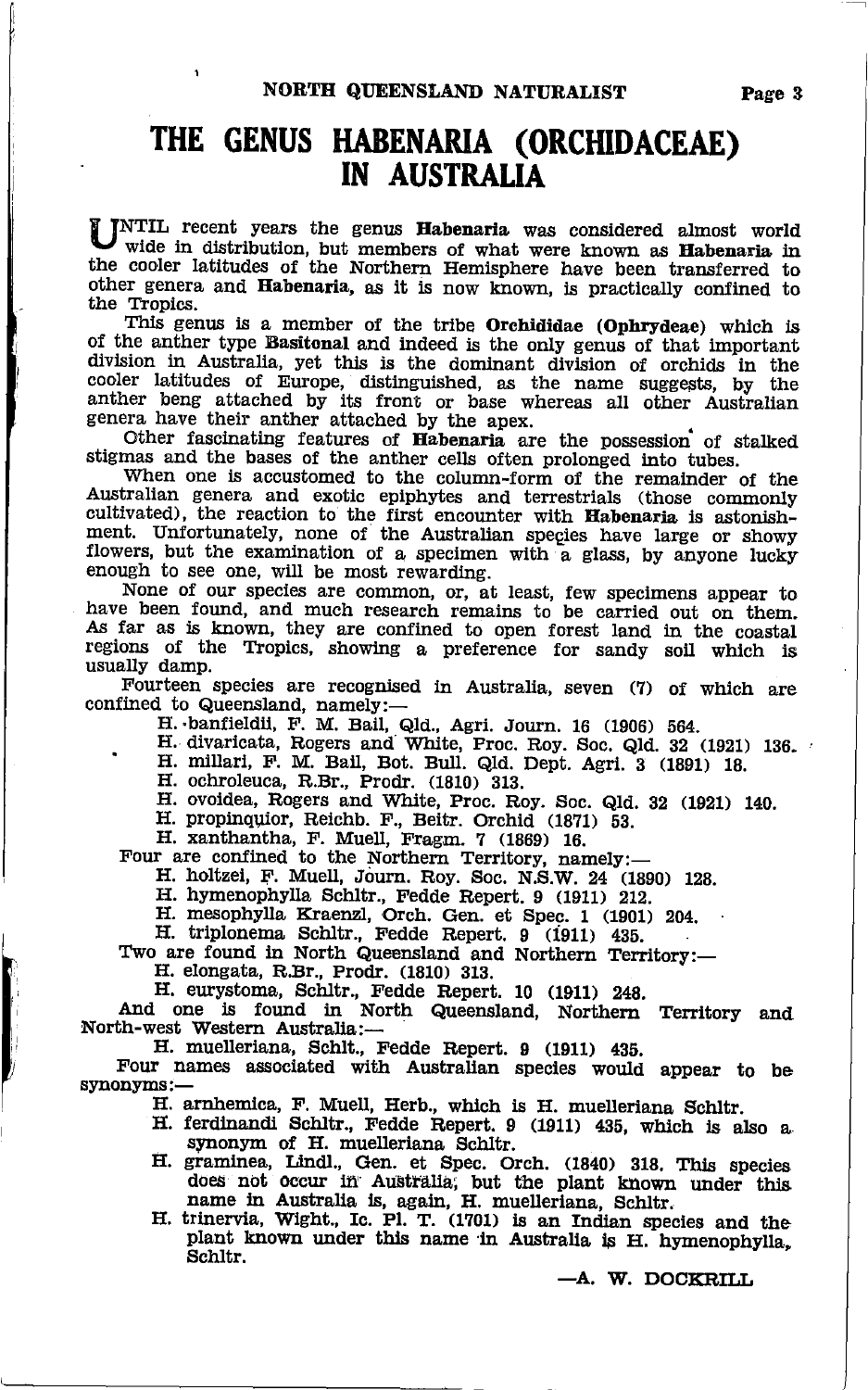#### **BANDICOOTS AND BANDICOOTS** BY J. J. HARRISON

THE name "bandicoot" is so obviously an Australian aboriginal name, I that it seems a pity to have to record that the name was originally brought from India. It is in fact derived from the Telugu language, spoken in southermost India, and means "pig-rat" (pandi-kikku).<br>What we should strictly call the true bandicoots comprise a genus of

large rats of the genus Bandicoots which are to be found over much of southern Asia, from Bombay to Hong Kong and from southern China to Java. They are of burrowing habit and they take very readily to living<br>in fields and gardens so that anybody who has lived in, say, Ceylon will know of a large rat-like creature which digs up all his flower beds. So marked is this digging that the smaller species has been called the "Indian Mole Rat." In fact it has no mole-like habits. It is a fairly ordinary rat,<br>not unlike the Norway rat (which occurs in Cairns), but it happens to<br>dig very elaborate burrows in which it lives. At one time I was trying<br>the l to kill a lot of these rats in connexion with controlling the disease plague, and I came to the conclusion that an average "mole rat" burrow had<br>between ten and twelve entrances. They do not seem to feed on the<br>roots of plants nor do they burrow for insects. They seem to come out of their burrows and feed on growing plants, seeds, and of course, when they get into suitable places, stored grain.

Sou muo survante praces, source stand.<br>
You will immediately see how the Australian Bandicoots got their<br>
name. Early officials with experience of the East India Company must<br>
have noticed that their flower beds were being were familiar, a bandicoot. The difference is that the marsupial bandicoots are digging up the garden from the opposite direction. The Indian bandicoots want to make holes to live in, while marsupial bandicoots live above the ground and dig holes to find food.

It is inevitable that someone found in suspicious circumstances will be accused of a crime and so we find that the bandicoots are accused of digging up root crops to eat them and even (horror of horrors in this district!) chewing sugar cane. I have no doubt that they do all of these things now and again, but I think that basically their holes are made when they are looking for insects, and the vegetable matter which they do eat is probably eaten because it has insects in it or on it. I have never managed to persuade a bandicoot to eat sweet potato in captivity, but it will thrive on minced beef and, strangely enough, bread. Its tastes in foodstuffs are evidently very human.

The marsupial bandicoots comprise a large number of species about half of which are found in Australia and half in New Guinea. Here, in the region of Cairns, we can expect to see only two species. They are:

THE SHORT NOSED BANDICOOT. Thylacis Macrourus

This is the one that is commonly killed on the roads. It seems to do very well in sugar cane areas and, as every motorist knows, is always straying on the roads at awkward moments. Although called "short nosed" the nose is only short for a bandicoot. Compared with such creatures as rats, which look rather like it, the muzzle is quite long. This species will be found recorded under a variety of names. It used to be put in the genus Isoodon and you will find it called Isoodon torosus, perhaps I. peninsulae, and sometimes I. obesulus.

#### THE LONG NOSED BANDICOOT. Perameles nasuta.

Although about as common as the short nosed bandicoot it is not very often found dead on roads. This is the only bandicoot to be found in rain forest here, although it spreads from rain forest into all sorts of vegetation including even sugar cane. It is called "long nosed" because the nose is very long indeed. Unlike the other species it does not seem to have collected a very large set of names.

Page 4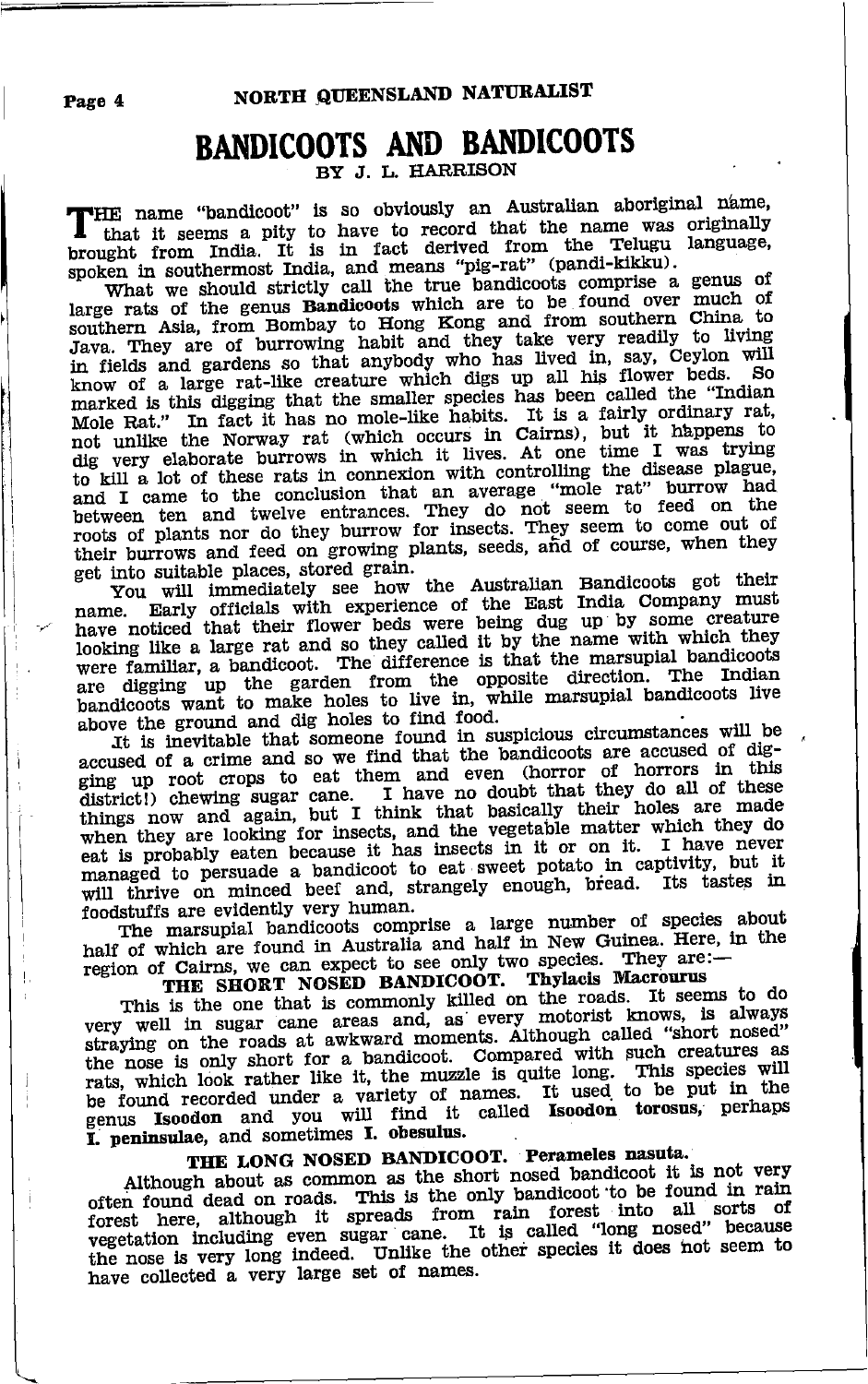Both of these species are Australian mainland groups and Thylacis has succeeded in speading to New Guinea. In return New Guinea has sent us one of its characteristic bandicoots of the genus Echymipera. The species one of its characteristic bandicoots of the genus Echymipera. The species E. rufescens has been described from the Cape York Peninsula. It has only been seen once of twice, however, and while those who look at bandicoots should keep a sharp lookout for it, I don't think we need consider it as one of our garden pests.<br>If we look at a dead bandicoot, how then are we to tell whether it is

a short nosed. bandicoot or a long nosed bandicoot? Well the difference is obvlous, but rather difficult to describe without pictures.

The thing to do is to look at a lot of bandicoots in profile-stop and look at those you find dead on the road-and you will very soon spot the difference. The short nosed bandicoot has a muzzle of over 30 degrees at difference. The short nosed bandicoot has a muzzle of over 30 degrees at the tip, while the long nosed has a sharper muzzle of less then 30 degrees at the tip. An easier differnce to express is the length of the ear. The long nosed bandicoot has noticably longer ears. A\_ convenient ear. The long nosed bandicoot has noticably longer ears. A convenient measure is to take the length of the ear from the tip to the bottom of the earhole and compare this with the length of the hind foot from the heel to th length of the hind foot, and in the short nosed bandicoot it is less than half the length. Another way of expressing it is to pull the ear forward and see if you can make the tip touch the eye. In a long nosed bandicoot the tip will just about touch the eye. In the short nosed bandicoot it comes nowhere near it.

Owing to their habit of digging up gardens bandicoots have gained a very' bad name, and that name has been further blackened by their undoubtedly being concerned in such diseases as scrub typhus and Weil's<br>disease. In some parts of Australia they seem to be in danger of<br>extinction but here in the North of Queensland they seem to have accommodated themselves so well to the vegetation caused by farming that I can see no danger of their extinction, even were the present severe law protecting them relaxed, and we can look forward to having these entertaining little animals with us cheerfully digging up our gardens for generations to come.

#### THE YELLOW FIGBIRD

MARION L. CASSELS

**ANOTHER bird common to our city is the Yellow Fighird (Sphecotheres flaviventris, Sphecos wasp theras, I. Hunt, Flavus yellow venter belly).** The male is a handsome bird sporting a black head, olive green back, yellow bre brown back and brown and white speckled breast. They can be seen around home or public gardens feeding on fruits and berries.

During the non-breeding season only an odd one or two are seen flying through our garden, but comes the mating season, and suddenly there is bedlam. Large numbers of birds arrive to the Big Tree and chase each other and other species of birds round and round through the trees, all the while calling loudly, "Oh! You beaut! Oh! You beaut, you beaut, you beaut, you beaut! Come yer, come yer, come yer!" All day long this goes on until at long last they pair off and the serious business of nest building i,s begun.

No time now for chasey through the trees. One pair elected to build their nest in the big tree just where we were able to watch them from our Iiving room. They selected an outer branch of the tree about thirty feet up. Mrs. Figbird alone did the building, which is not to say that Mr. Figbird went off to enjoy himself. As she built her little shallow basin of vine tendrils and twigs, he mounted guard on a branch overlooking the nest tendrils and twigs, he mounted guard on a branch overlooking the nest site. If I ventured under the tree to get a closer look at the building he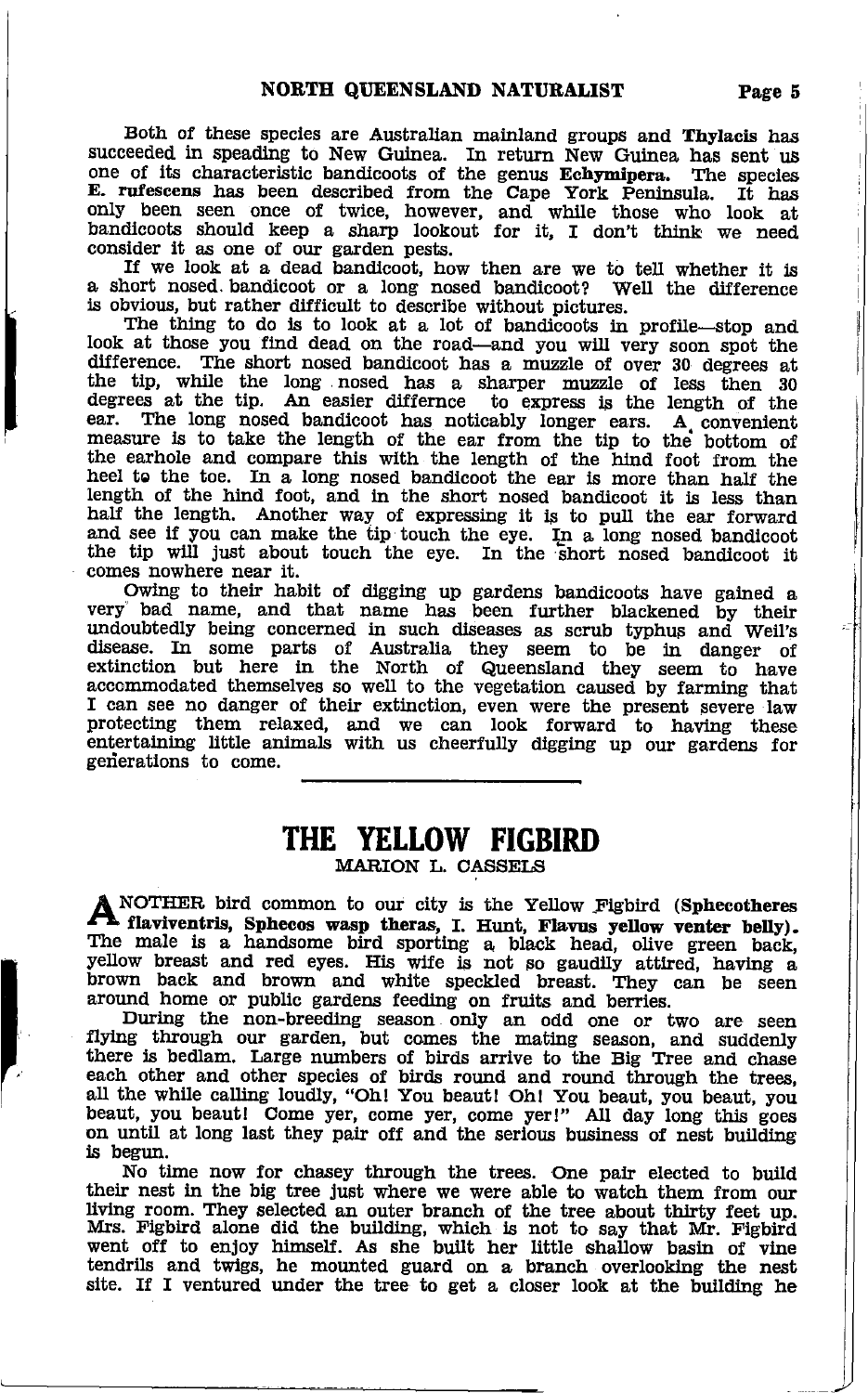would call out quickly to his wife, who straight away stopped work and flew up and stood beside him. When she flew away for more nesting material he always flew as her escort and on their return would stand vigil once more.

The little nest was very fragile, having no lining. In a little less than a week the nest was made and on two successive days, an egg was laid.<br>These could clearly be seen when standing underneath. Now Mr. Fighird's vigil was over and he and his wife took part in the incubation, which lasted for twenty-one days.

Two young were successfully hatched and both parent birds had a busy time providing for the two hungry mouths. The babies would lie quiescent in the nest until they heard or saw mother or father appear, then up would pop two little heads with mouths agape. The young birds grew rapidly and by about fourteen days were nearly the same size as their parents, and as I watched their excited movements at feeding times on the shallow little cradle, I was hourly expecting to have to run to the rescue of a falling bird. However, they managed to preserve their balance. It was not possible to say what sex the fledglings were, as at that age

both sexes resemble the female. It is quite some time before the male gradually acquires his lovely colors.

On the fourteenth day when I looked up at the nest both fledglings had gone. As the parents had also gone, and were not flying around in any distress, it is possible that the parents had taken them nearer to their food supply. How, I don't know, as never at any time did I see the fledglings make any attempt to fly. And so, once more there is peace in the garden, just our usual friends—the magpie larks, friar birds, doves and willie wagtails-until the breeding season starts again.

## **OUR STATE FLORAL EMBLEM**

THE announcement that the "Cooktown Orchid" was to be gazetted the Queensland floral emblem, must have delighted almost every resident of North Queensland, particularly members of this Club, as it is a widespread species with a beautiful flower and lends itself to cultivation in most parts of the State. (Let us hope that this does not lead to further vandalism in its native haunts.)

Following the above announcement, a relevant article appeared in "The Cairns Post" stating that the Queensland Government Botanist had quoted that the correct name of this plant is **Dendrobium** phalaenpsis.<br>This caused some concern to numbers of interested parties, as this name had been discarded for many years by most notable botanists. The following week "The Australian Women's Weekly" contained an illustrated article (author not indicated) quoting the name of the plant as Dendrobium bigibbum Lindl. and referred to D. phalaenopsis as a synonym of D. bigibbum. Dates of publication of both of these names were given.

F. M. Bailey, Qld. Flor. 5: 1524 (1902) quotes a D. bigibbum var. phalaenopsis and this was supported by Rupp and Hunt, Proc. Linn. Soc. N.S.W. 72: 239 (1948). Later, St. Cloud, Nth. Qld. Nat. 24: No. 115 (May, 1956), considered "phalaenopsis" merely a form of D. bigibbum var bigibbum.

Doubtlessly it is desirable to have the correct name gazetted when such time arrives and a voice from the North (the home of the orchid), particularly from this club, should be timely.

When a State floral emblem is chosen, one of the major considerations of the selectors would be selecting a plant with a relatively wide distribution and surely they would have had in mind the species as a whole, not merely one form of it. Consequently the author of the article in "The Australian Women's Weekly" is to be commended on his stand.

Rupp, in private conversation, expressed the opinion that "the form

#### Page 6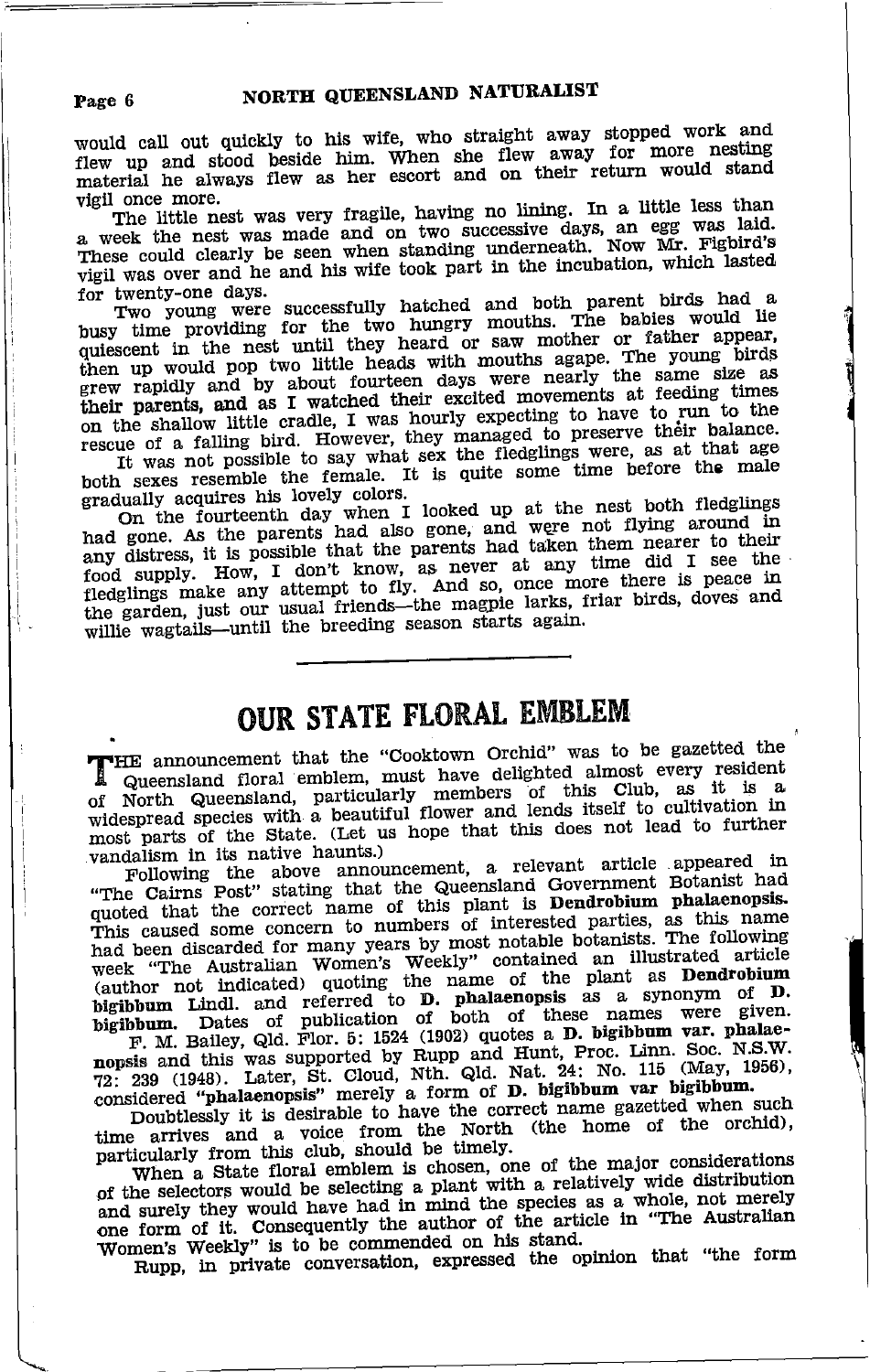known as phalaenopsis" was merely a large flowering form of the species D. bigibbum, an opinion endorsed by the present author in the light of material seen since becoming resident in North Queensland.

Horticulturists, understandably, are anxious to have names to distinguish variations of a species (but these are sometimes not of botanical significance) and are loth to relinquish names of long standing, but these matters should not be allowed to influence the retention of the correct name of the species of a State floral emblem.

From the above we would therefore have the name of the "Cooktown Orchid": Dendrobium bigibbum Lindl., Paxton, Flower Garden 3: 25 (1852), and as a synonym D. phalaenopsis Fitz., Gard. Chron. 2: 38 (1880).

-A. W. DOCKRILL

## WINNING ENTRY-H. FLECKER MEMORIAL **NATURAL HISTORY MEDALLION**

#### NOTES ON THE GREEN TREE ANT BY MARY KULAKOWSKI.

N THE TOP of a comquat tree fully eight feet high is what looks like a huge green football. It is approximately eight inches long by five inches wide, slightly oval in shape. On closer examination it is observed to be ingeniously made by gluing the leaves together with a white substance.

If one should venture to tap this football with a finger one would soon find the nest, for such it is, covered thickly with furious ants. These ants are about one third of an inch long, and a lovely light green I hese allows are about one unit of all methods, and a loves, here of which they stand as they wave their fore-legs in the air, with their pincers wide open. The abdomen of the ant is covered with fine hairs and their body is almost transparent when examined under the microscope. Their fore-legs are equipped with two sharp spikes at the joint, which are, no doubt, of great use to them.

If your finger should be within reach they will swarm madly on to it. If your inger should be whill reach they will swarm mathy on to no.<br>The sting is quite sharp but not nearly as bad as a wasp sting. On some<br>people the sting area may form a lump, but not as a rule. Once the ant<br>has fasten

I wished to see just how their nest was made so, I took a pair of tweezers and pulled one of the leaves from its fastenings on the nest. Instantly the nest was swarming with ants until it looked like it was made of fur. About a quarter of an hour later when the alarm had died down and the ants had nearly all dispersed, a row of ants lined up along the edges of the leaf. The leaf had sprung roughly one and a half inches from the nest, so I was kept guessing as to how they would replace it. Several ants gripped the leaf in their jaws and hung with their bodies dangling in the air. The other ants came and gripped behind the waist, until a living chain of ants was constructed to the nest below. Ants on the nest commenced to strain and heave until the leaf was gradually being pulled towards the nest. Just at that moment a strong breeze blew and the leaf sprang apart once more. With stubborn patience the ants repeated the operation, this time suuccessfully. When at last the leaf was drawn into place a single row of ants was able to hold it there. The majority of the assisting ants vanished.

Some time later one ant came along, carrying what seemed to be a white grub, which was in truth one of the ants' many baby sisters. The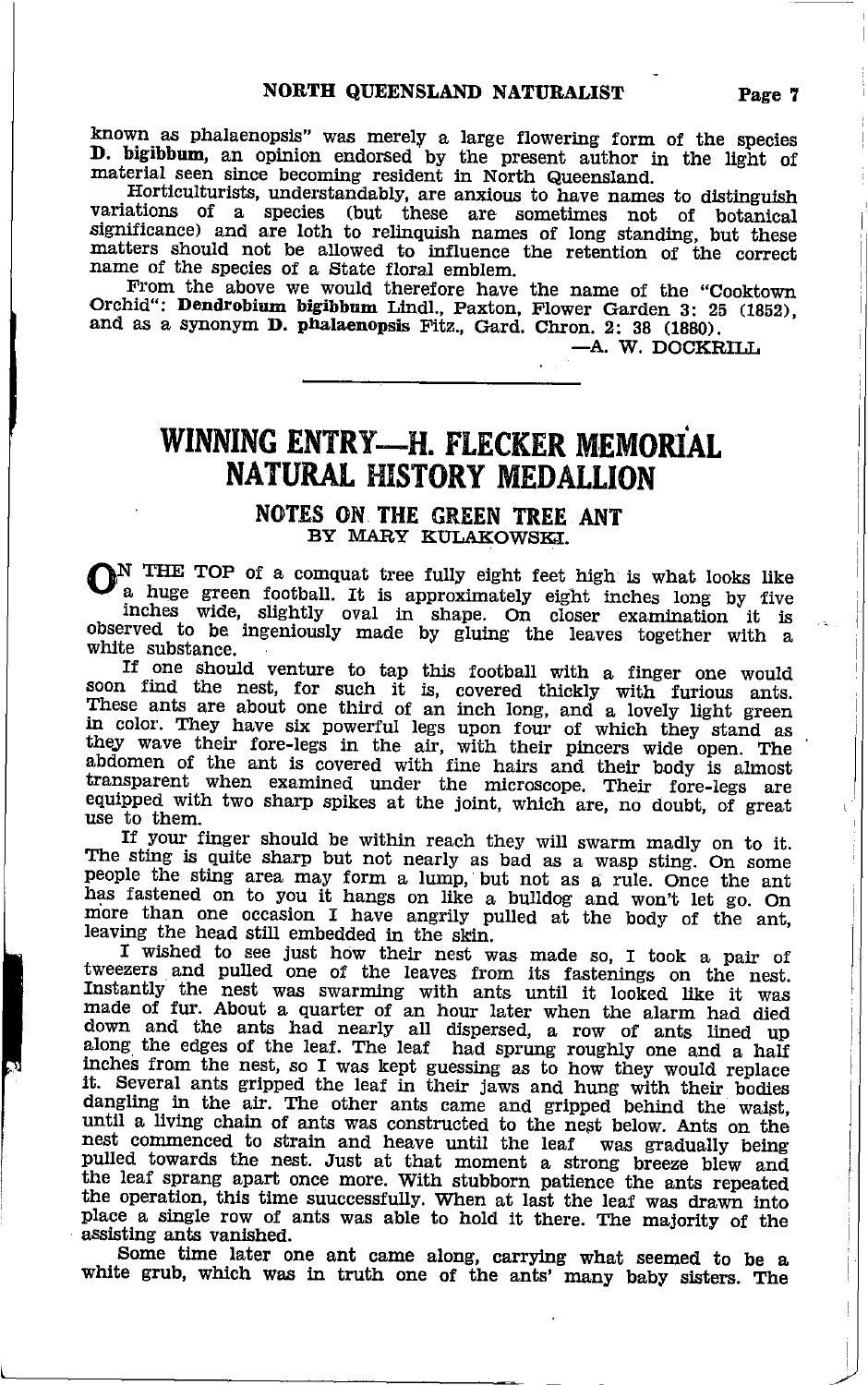ant placed the baby on one leaf and moved it altemately from one leaf to the other. After a while I was able to see that the baby was emitting a fine misty white silk with which the worker ant was sewing the leaf back into place. Soon the baby could produce no more silk. Whereupon the ant hurried away to replace the non-productive baby with a fresh one.

At the foot of the cumquat tree a steady stream of ants is engaged in dashing backwards and forwards to and from the nest. One busy ant carried a dead comrade from the nest, another few ants were struggling to pull a dead cicada's head to the nest, others carrled bread crumbs, dead lnsects, etc. Sometimes I was even lucky enough to see them carrying their precious eggs to and fro.

The green tree ant is obviously partly carnivorous as at one stage I<br>The green tree ant is obviously partly carnivorous as at one stage I saw them attacking a half dead blowfly. When they had killed it, they pulled tt a distance of six feet to the foot of the tree, then they commenced to heave it right up to the nest.

This species of ant is very ceremonious with it's dead. A friend of mine once sprayed a nest with an insect killer while spraying the orchard. The following day I saw that the few survivors were busily engaged in carrying their dead comrades to the ground where, about one yard from<br>the tree, they lay the little corpses of their dead bretheren in a little heap.

Some of-these ants are also shepherds looking after aphids as we do<br>dairy cattle. Aphids are a pest to the orchardist as they are a scale<br>insect, one sixth of an inch long, which live mainly on the leaves of citrus trees. I first discovered the aphids one day when my attention was attracted by a small nest or shelter made out of silk only. Upon inspection in found that nearby was a group of aphids amongst which stalked several<br>ants. These ants tended their flocks with utmost care. The ants eat their honey-dew which is produced by the aphids in abundance. To get this

the ant gently strokes the aphid on the back with its antennal.<br>As well as building shelters to protect these insects, the ants also build fences to keep them in one spot where they can't stray. This is done in the usual way of sewing some leaves together to form a stout barripade to keep the aphids in and out of trouble.

These ants truly are the most intelligent, industrious little creatures that I have ever come across.

#### THE SPANGLED DRONGO MARION L. CASSELS

OST of us are familiar with the Spangled Drongo, which is often seen IVI about suburban gardens and in the bush. He is that lovely bluey black satiny bird with a black velvet cape and hood, red eye and fish's tail. He but oughly deserves his scientific name—Chibia bracteata Drongo—like a shining metal plate. You would probably not recognise the young. I did not until I saw the parent birds feeding a pair. They are light and dark brown

speckled, big blue bill, no red eye and no fish-tail. Their nest is a shallow cup of vine tendrils, slung to a forked branch by spiders' web. I have seen one hanking on the wire stay of a telegraph by spiders' web. I have seen one hanking on the wire stay of a telegraph<br>pole and another on the crosspiece of the pole.<br>The Drongo has some peculiar, harsh grating calls and whistles, and

with some of them his whole body and wings jerk and jitter. He is rather <sup>a</sup>pugnacious fellow, not much liked by his fellow birds. one day I watched him chase a Blackfaced Cuckoo Shrike, which had a large grasshopper in his beak. They flew through the trees and up and down till the Drongo tired and the Cuckoo Shrike was able to feed in peace.

Another day it was a Rainbow Bird which got his attention and the two of them flew higher and higher into the sky with the Rainbow Bird outmanoeuvring the Drongo all the time. The time and energy expended

i.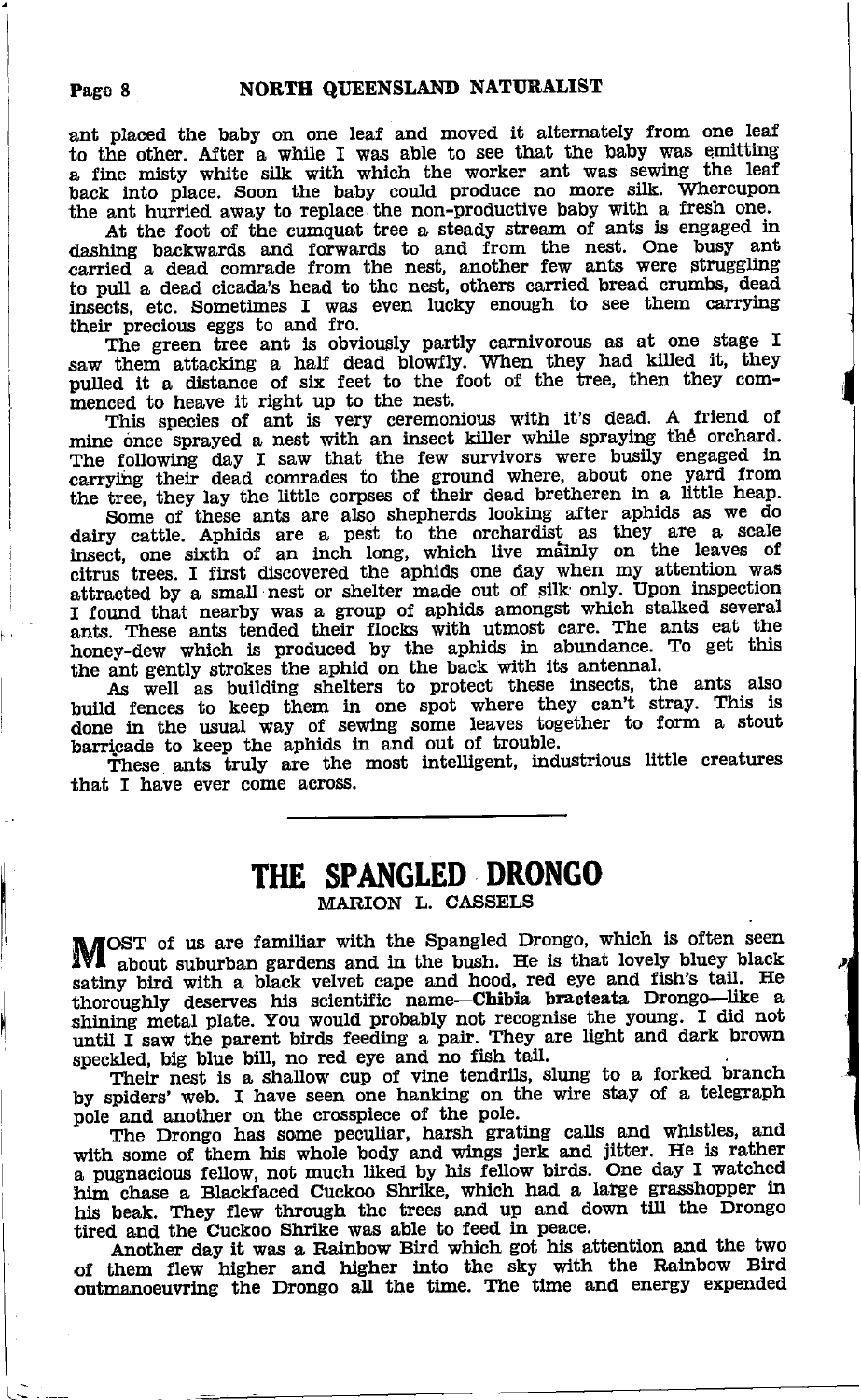chasing other birds for their hard-earned meal must be far greater than if<br>he went after the prey himself.<br>He also eats the young mestling if the parent birds are not very<br>watchful. A scene was described to me where it se

fl

I

He is also the enemy of our "Mrs. Spider," who complained bitterly to me that when she had released several nice big female spiders in her backgarden, hoping for them to get established so that she could study them, "your friend the Drongo flew down and snapped them up."<br>Another club member

So it seems Mr. and Mrs. Drongo are the gangsters of the bush and not very popular in any quarter.

# BARKING SPIDER-Selenocosmia (sp.) Aviculariidae

THE 1st March an extremely large arachnid was unearthed at a depth of 'six inches at Mt. Mulligan and forwarded to me to mount and preserve for the Cairns Ambulance. I was very interested in this specimen as it was<br>the largest spider I had ever seen. I had received two females of this<br>species previously but was unsuccessful in keeping them alive. Then I received four more that had been captured locally and one was a very robust male.

While feeding him one night he became agitated and, raising himself<br>his hind legs emitted the two characteristic which a little on his hind legs, emitted the true characteristic whistle of the barking<br>spider. This I would describe as a rasping whistle, the same sound as<br>produced by children when first learning to whistle, as they blow through<br>their their teeth. I have heard it many tims since but only from the males. Unfortunately he did not like life in captivity and became sickly, so I preserved him to keep my specimen.

I have established two different species of Selenocosmia but so far<br>have been unable to have them typed. One is a large brown specimen<br>extremely hairy, with stout body and legs and at times very aggressive.<br>The hairs have very long legs, with the tarsus and femur a rich chocolate brown.<br>On March 18th I was awakened about 3.20 a.m. by a strange noise and

On March 18th I was awakened about 3.20 a.m. by a strange noise and<br>on investigation found my spider pacing her box, drumming her fangs. her capture I had tried all methods of feeding known to me to no avail. She just refused to eat. Realising she was hungry and in search of food, I tied a small cube of raw steak to a length of cotton and waved it before he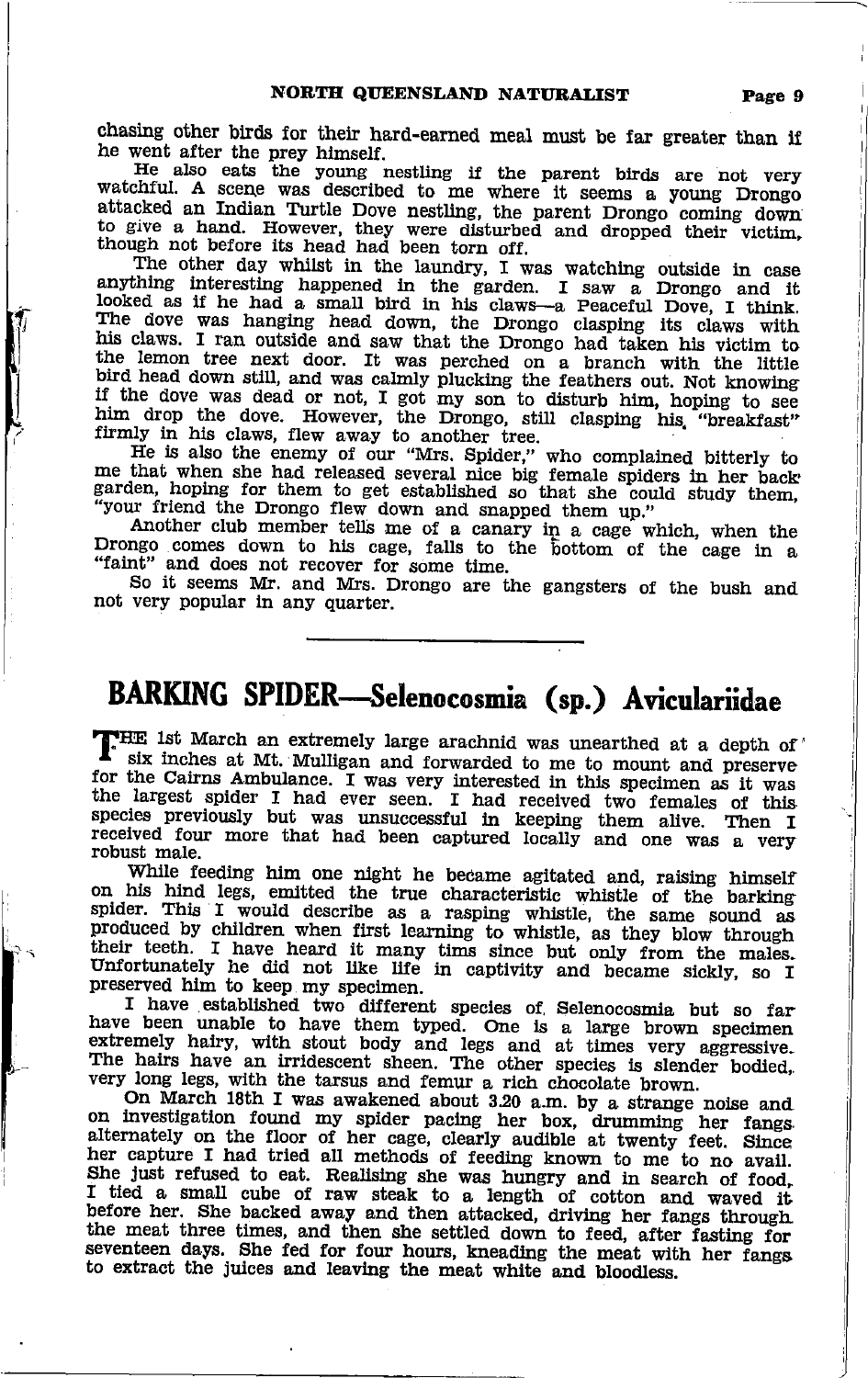March 23rd I installed her in an observation jar of slightly moist earth and placed a handful of stones in a heapon top. The first night she began work at 10.15 p.m. and arranged some stones in a quarter circle from the heap to the wall of her jar. Next she made a depression within this quadrant and lined it with silk, where she remained until the next night.

March 24th, half buried under mound of stones, she began her burrow. By tying a heavy black cloth around the jar, I was fortunate to keep her working right at the wall of her jar, where I could record her every movement. Working nightly, she completed a slanting tube to the bottom of a ten-inch observation jar in five nights.

March 29th, tube completed to her satisfaction, she commenced to build what is known as her living room, but what I term her dining room as I have only seen her enter it to eat. I place her meat tied to cotton at the mouth of her tube and she takes it to her dining room, feeds, and then carries the remains to the entrance and casts it off. Occasionally she will deposit remains at the far end of her burrow where it stays until the stench is overpowering, hence the cotton to retract it if need be without disturbing her tube. Her dining room is quite a large cavity, giving her plenty of room for easy movement.

April 2nd, she extended her dining room, tube fashion, around the bottom of her jar for seven inches. I was unable to establish her purpose. I observe her work by torchlight, as all work ceases as soon as the electric light is switched on.

Her method of removing the soil from the tunnel is most interesting. She crawls down the tube head first, and on reaching the point of work, she moves backwards using her fangs (slightly spread) and pedipalps like a four-pronged rake. She rakes up a ball of earth and, holding it in her mouth, supported by fangs and palps, she begins her ascent through the tube, stepping backwards all the way. When she emerges through the entrance she turns, deposits her load and, using her palps alternately, she pats flat the small marble of earth, then back head first for the next load.

After each second load, as she returned to the working area, her four spinnerets were busily engaged spreading their ribbons of silk to reinforce where she had removed her two previous loads of soil.

The whole tube is lined with a fine webbing and this is all that prevents a cave-in of roughly fourteen pounds of soil.

It took her twenty nights of extremely hard, continuous work to complete to her satisfaction her ground retreat.

I have kept specimens of female Selenocosmia alive in captivity for six months, but the males will not thrive, as they seem to be wanderers and confinement for study purposes is very hard.

A description of one of this tribe was described in a publication of the North Queensland Naturalists' magazine, 1st September, 1957.

-MRS. M. HALL

Page 10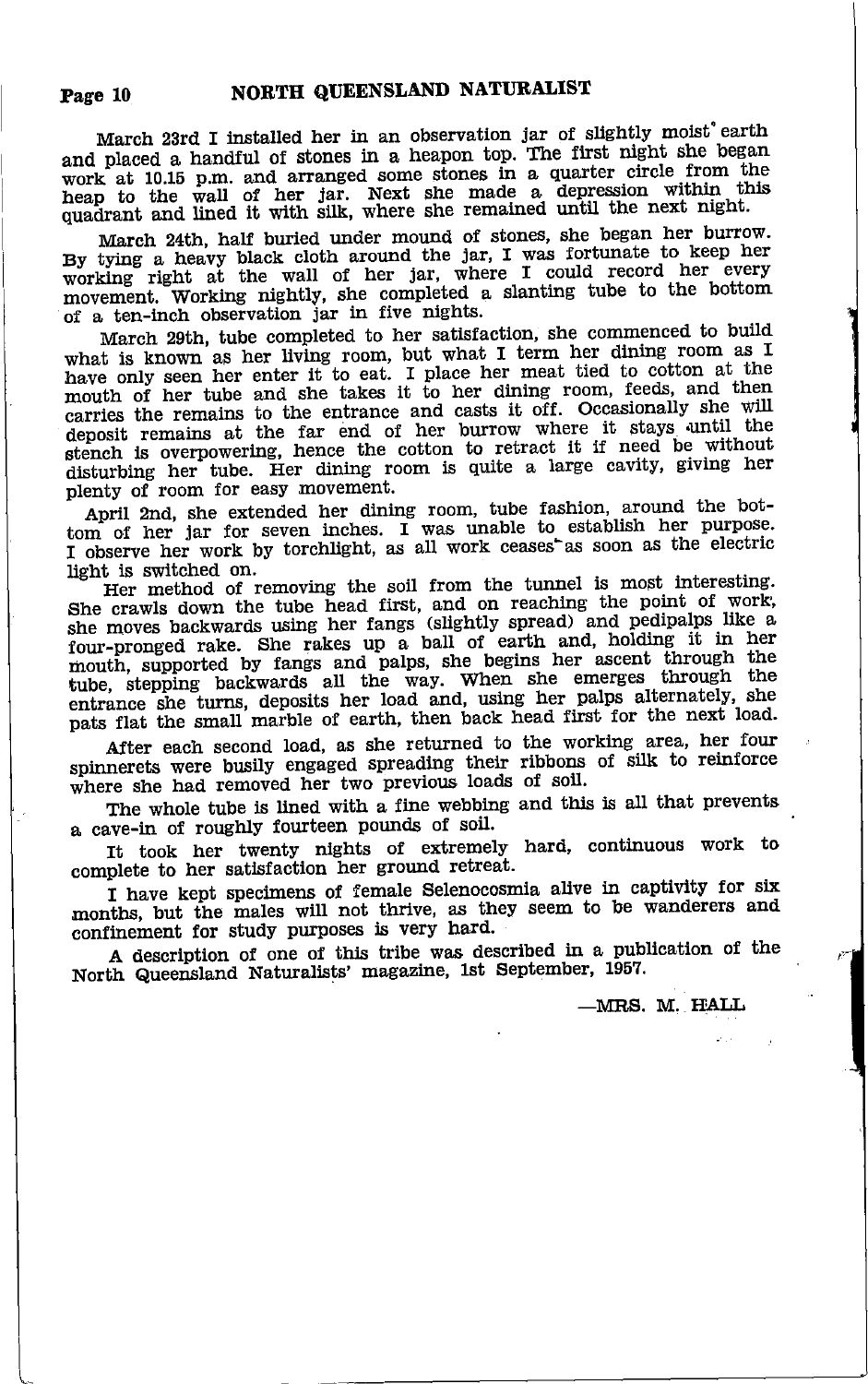Page 11

#### **EDITORIAL**

WITH this number of the N.Q.N.C. Journal an overdue improvement has been effected in its general presentation, providing information as to contents, Club staff and Club activities, thus bringing the Journal's format<br>to the standard of journals of kindred clubs and societies of other Australian States

The Editor is confident, the improvement will be appreciated by members and those of clubs on our journal exchange list.

## **CLUB ACTIVITIES-FIELD DAY**

N SUNDAY, 20th September, the Club's monthly field excursion was held, five cars leaving from the President's residence soon after 9 a.m. for Fishery Falls, 26 miles south of Cairns, main coast road, between Gordonvale and Babinda.

At the Fishery Falls Hotel the turn-off, right, was followed, the grassgrown but trafficable road ascending gradually for half a mile to the creek gorge.

Another quarter mile on foot along a gradually ascending 12-foot wide clearing in the rain forest jungle led to the Cascade Fall of about 40 feet at the foot of which is a pool between granite walls in which our junior members were soon enjoying themselves in the rather chill mountain water.

Bright morning sunshine gave perfect conditions for photographs of the falls and gorge.

No birds were seen, but a few could be heard calling from the tree tops, some of which bore clumps of ferns and orchids.

Mrs. M. E. Hall, the Club's arachnidist secured specimens of four spiders, including the stick spider, Tetrag natha, water spider, Dolomedes, and a black and white spotted sheet web specimen to be identified.

Specimens of the stinging plant were seen along the sides of the jungle path, and of the lawyer vine with its sharp hooks, climbing to the tree tops, besides many varieties of tropical palms and ferns.

Altogether an enjoyable and interesting day.

#### **CLUB HANDBOOKS**

| Check List of North Queensland Orchids, 1953       2/6 |  |
|--------------------------------------------------------|--|
| Check List of North Queensland Ferns         1/-       |  |
| Edible Plants in North Queensland          2/-         |  |
| List of Birds Occurring in North Queensland       2/-  |  |
| Marketable Fish of the Cairns Area         1/-         |  |
|                                                        |  |
| Check List of Australian Dryopidae         6d          |  |
| (Plus postage)                                         |  |

Tablelander Print, Cairns